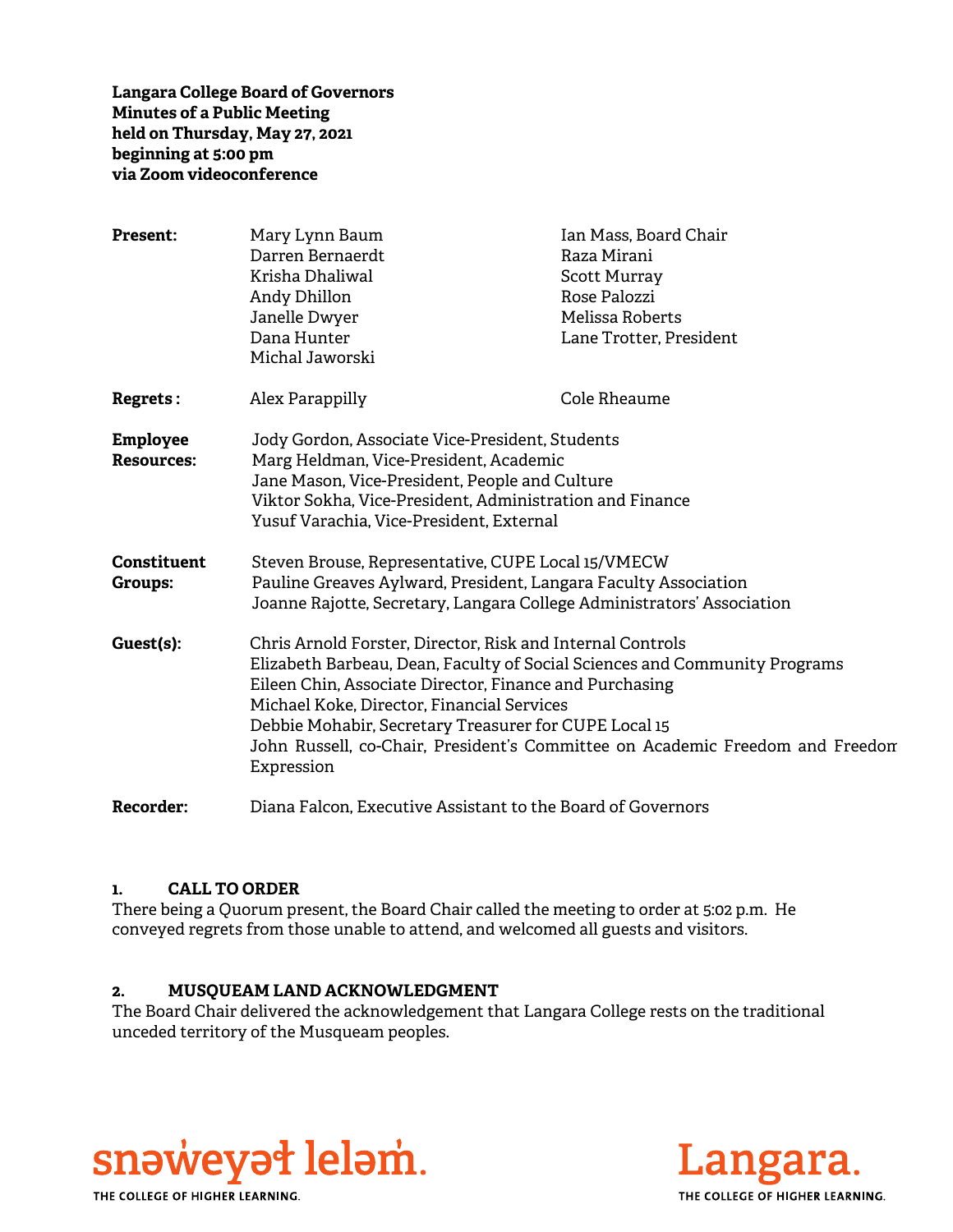Langara College Board of Governors Minutes of a Public Meeting held on Thursday, May 27, 2021 Page 2 of 12

## **3. DISCLOSURE OF CONFLICT OF INTEREST**

In accordance with *Board By-Law 200: Code of Conduct and Conflict of Interest*, Board Members were provided an opportunity to declare conflicts of interest for any agenda item that would relate to the ongoing business of the institution. With none declared, the Board Chair proceeded with the meeting.

## **4. APPROVAL OF AGENDA/CONSENT AGENDA**

I. Mass noted an addition to the agenda as Item 7.3.c. Workday Advisory Committee Membership.

It was moved by M. Roberts and seconded by R. Mirani

**THAT, the Langara College Board approve the agenda and approve/acknowledge the following items and motion on the consent agenda:**

- **4.1 Minutes of Meeting held March 25, 2021 Approved**
- **4.2 Chair's Written Report Acknowledged**
- **4.3 President's Written Report Acknowledged**
- **4.4 Association of Governing Boards National Conference on Trusteeship Notes – Acknowledged**
- **4.5 Province of BC Governance Training Session 1 held April 15, 2021, Notes Acknowledged**
- **4.6 Province of BC Governance Training Session 2 held May 18, 2021, Notes – Acknowledged**
- **4.7 Notice of Election of Board Chair Acknowledged**
- **4.8 Confirmation of Remittances Acknowledged**

## **Carried Unanimously.**

#### **5. CHAIR'S VERBAL REPORT**

In addition to his written report, I. Mass highlighted the following:

- Election for the Board Chair position will be held at the June  $24<sup>th</sup>$  Board meeting. I. Mass advised that he will not be seeking re-election and encouraged other appointed Board members to submit nominations or expressions of interest. He advised that he is available to discuss the responsibilities of the Board Chair position with anyone who is interested.
- He met with the BC Board Chairs and had some interesting discussions about the longevity of senior leadership at the colleges across BC, what is happening at each College, and the kinds of challenges colleges are facing.
- He attended the Association of Governing Boards virtual annual conference, and two of three of the BC Colleges Governance Sessions, with the next session being held in June.
- Board members who were recently re-appointed by the Ministry were invited by the Crown Agency and Board Resourcing Office (CABRO) to attend a certificate program titled "Governance in the Public Interest". CABRO has offered this training to the entire Board and the GNC will look at this further to determine if the entire Board should participate. He noted that Board members who have already received the invitation were welcome to sign up for the training.



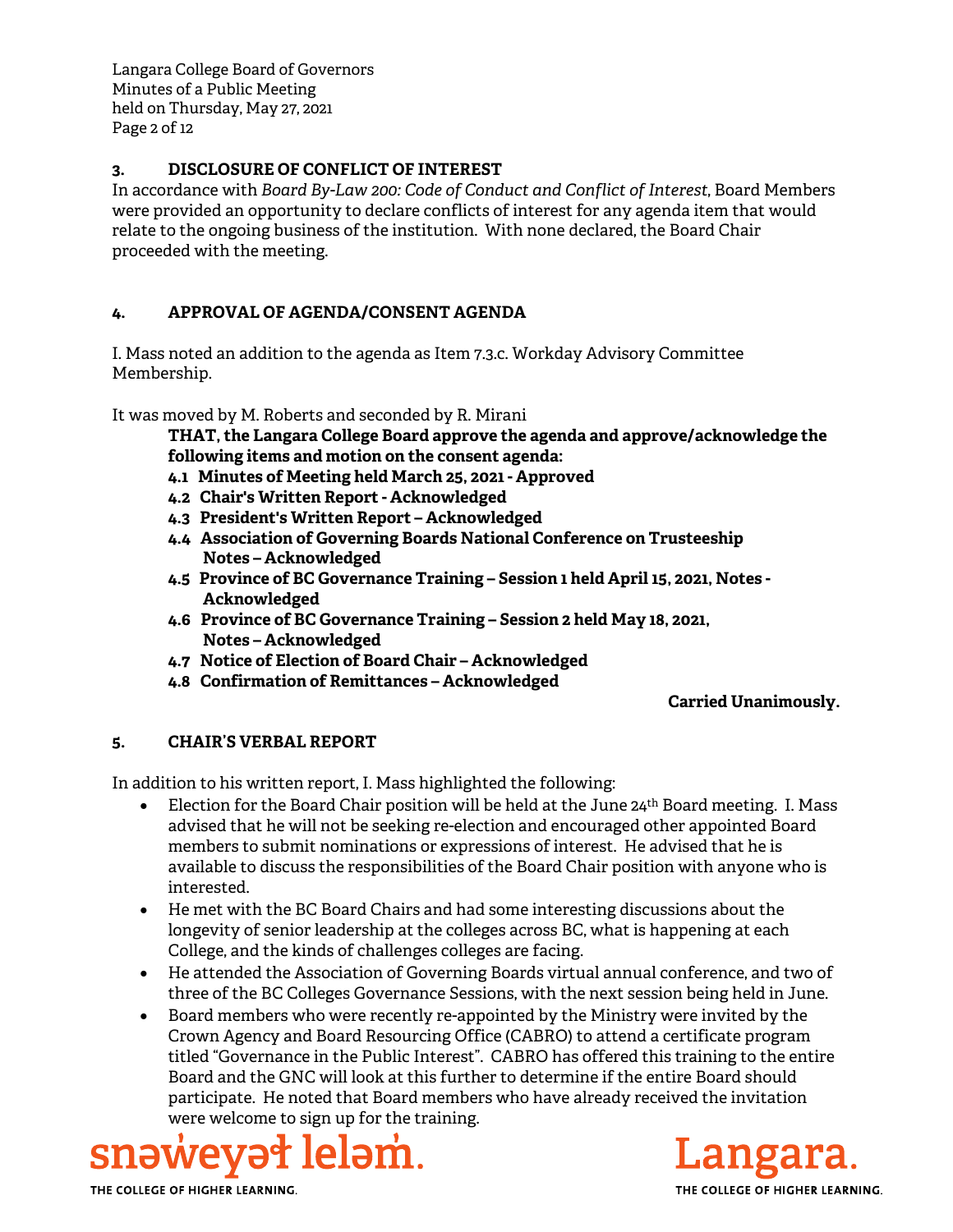Langara College Board of Governors Minutes of a Public Meeting held on Thursday, May 27, 2021 Page 3 of 12

## **6. PRESIDENT'S VERBAL REPORT**

In addition to his written report, L. Trotter focused his verbal report on Return to Campus plans and a letter he received from the Accreditation Council for Business Schools and Programs (ACBSP) on May 19, 2021, for the accreditation of 11 Langara College business programs. He noted that the credit for this achievement lies with the many faculty in the Langara School of Management (LSM) who supported the initiative over the past five years, and particularly to Shonna Reynolds for leading the accreditation project.

President Trotter asked M. Heldman to provide an update on the Getting Back Together (which was called Return to Campus) plans and the accreditation of Langara programs, and she highlighted the following:

- The Getting Back Together work is guided by the directions given by the Provincial Health Officer who provided a letter to all post-secondary institutions on March 8, 2021, to advise that we would be able to be back on campus for September.
- We are expecting to receive a revision to the Go Forward Guidelines which were originally published at the beginning of the pandemic to help us deliver programming to students in a safe, sensible way.
- We are working with the Primer that the Ministry provided a month ago while we wait for the revisions to the Go Forward Guidelines.
- Dr. Bonnie Henry held a virtual Town Hall in mid-May and all of these activities are informing our Getting Back Together plans.
- There are four streams that the Getting Back Together Committee and our Recovery Committee are working on. The *first* stream has to do with faculty and students making certain that when we return in the fall, we have a schedule that meets the needs of our students, and we are working diligently to have a smooth registration for the fall semester that kicks off in June.
- We are also paying attention to our student service needs because we know that some of our students want to continue to receive their various services virtually. Some students will want to join us on campus and we want to make sure that we have just in time services for our students when they need them and how they need them.
- The *second* stream that we are paying attention to is opening up the campus and we expect that the doors will be open later in the summer. We are working on ideas and plans to welcome back small groups of faculty members according to the safety guidelines that were just published on Tuesday as well as clarifying information that has come out this week.
- Convocation plans are going forward where M. Heldman along with several Board members, will welcome graduates on campus.
- We will be holding new student tours on campus as we are allowed to have small groups of students engaged in educational activities and we would like to welcome new students to campus.
- In order to open up the campus to students and faculty this fall, Facilities is having to do some additional work. They are installing plexiglas to high traffic services desks, an HVAC assessment is being done to ensure that our air exchange is up to standard, handsfree faucets are being installed in older washrooms to help reduce contact, furniture layouts in public spaces are being revised to reduce crowding, and classroom space is



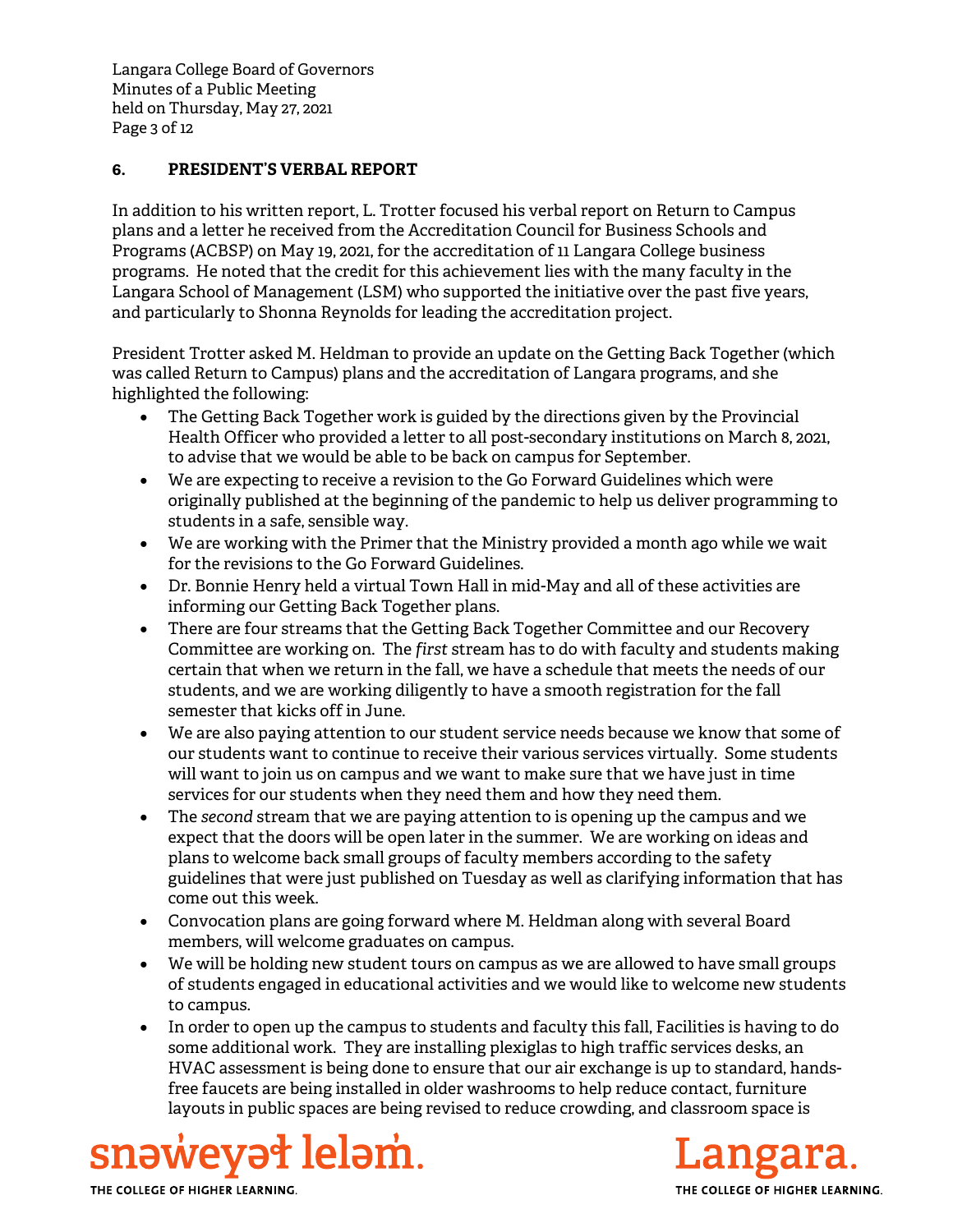Langara College Board of Governors Minutes of a Public Meeting held on Thursday, May 27, 2021 Page 4 of 12

> being set aside for online learning because we know our students will be signing up for face-to-face classes and on-line classes and we want them to be on campus without being disrupted.

 The *final* stream is safety and we are working very closely with faculty to update safety plans. We used some pretty blunt instruments over the last 15 months to ensure our learning outcomes could be delivered safely if they had to be face-to-face. We are looking at revisions to those safety plans and are helping faculty understand the recommendations of the Primer when it comes to arrangement, for example, of seats in classrooms. Often it is best to move the chairs around to deliver the learning outcomes appropriately and we are making sure that moving the chairs will not be a problem with any of our safety plans.

## **7. COMMITTEE REPORTS/RECOMMENDATIONS/ APPROVALS**

#### **7.1 Student Enrolment Task Force**

## **a. Presentation on Student Success**

 R. Mirani thanked the Board for the opportunity to present and advised that this is the second of two presentations from the Student Enrolment Task Force. He reminded Board members of the first presentation by L. Xiong at the March 25, 2021 Board meeting that focused on student enrolment. He introduced J. Gordon, M. Heldman and Y. Varachia to make a presentation on some of the steps that the College is taking to deal with and support students around enrolment and their experiences at Langara.

M. Heldman provided context that this is a very exciting opportunity for the College as we recently launched our Strategic Plan, and we now have the opportunity to show the Board what our Student Success Plan overview will look like. The reason why it is important is that next month, the second Academic Plan will be presented to the Board, which is inspired by work like this.

J. Gordon advised that we wanted to begin by defining Student Success Planning so the Board has an understanding of the work that the College has embarked on. We looked at it both from a concept point of view, a different way of viewing our enrolment and student experience, as well as a process. The process is that we place the student at the centre of our decision-making, and that enables the fulfilment of institutional mission (ie the Strategic Plan) and student's educational goals, which is the tie-in to the Academic Plan. All three of these Plans come together to form the way forward in the future for the College.

Y. Varachia advised that Student Success Planning is important and starts with accountability. It gives us an opportunity to put ourselves in check to make sure we are accountable to our students and with each other. Things are constantly changing with regards to student expectations and needs, and we need to make sure we are accountable for those changes. A Student Success Plan provides an opportunity to work across campus so that we are not only supporting our students but are supporting our faculty and colleagues. It's about doing things smart and leveraging skills across campus. We



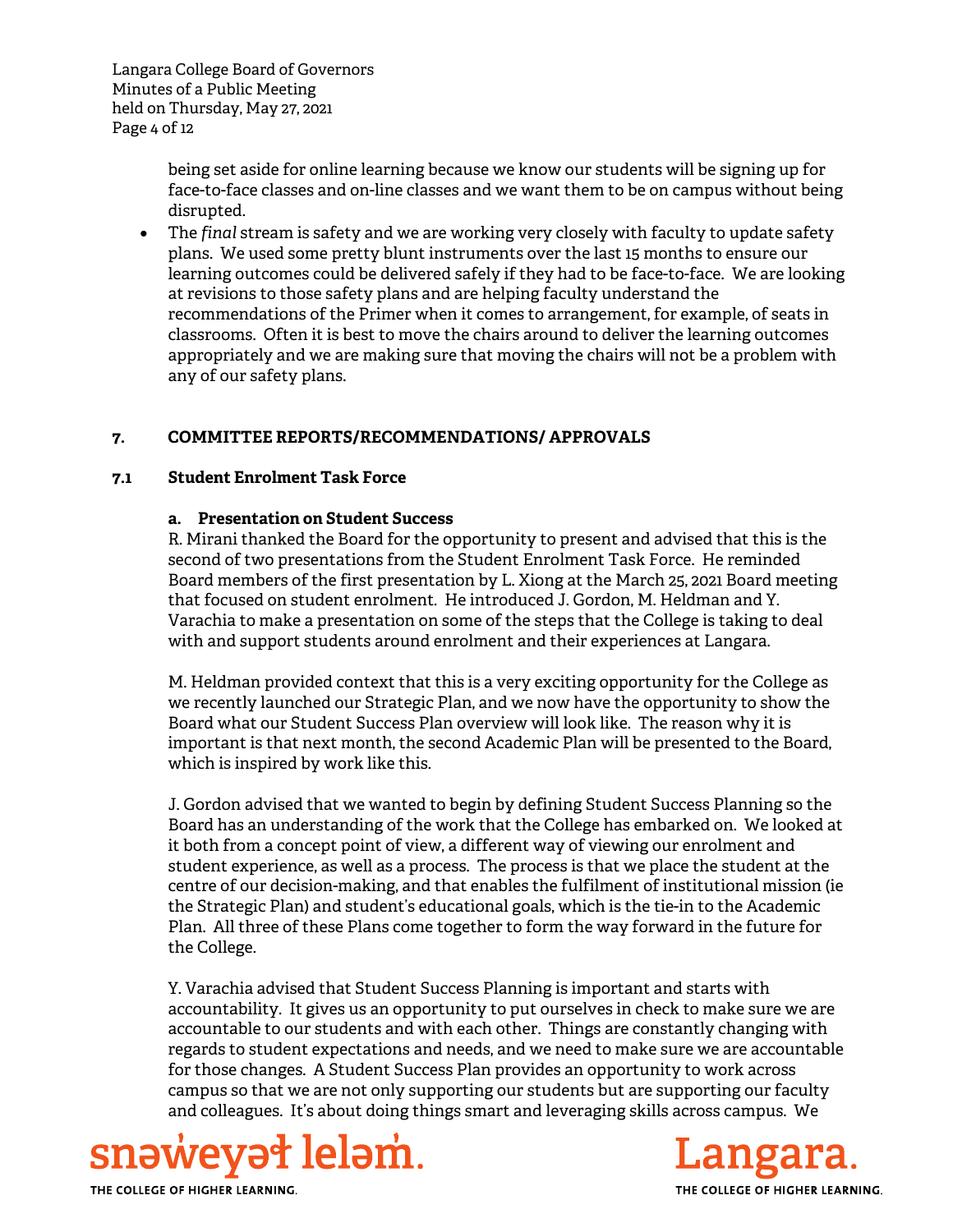Langara College Board of Governors Minutes of a Public Meeting held on Thursday, May 27, 2021 Page 5 of 12

> also want to focus on technology as things change to better support our students and each other. Client Relation Modules (CRMs) and different opportunities collect student data so that we know what is happening and can share that information across campus through a seamless approach. We want to make sure that students are successful throughout the process and that they are growing inside and outside the classroom. This provides opportunities to engage with each other and with faculty, but also important is success within the community. Our peers across BC and Canada are vying for the same students, and we want to make sure our product and what we are doing is about supporting students, whatever journey they may be on. It is making sure we have the resources, supports and skillsets to move us in the right direction. When a student comes onto campus as a prospect to when they leave as an alumni or come back as a life-long learner, we want to make sure that this is a seamless experience, that we are working behind the scenes to make sure their needs and the needs of our campus are being met.

J. Gordon provided a snapshot of the planning framework for the Student Success Plan. The Strategic Plan is the base that grounds us to the work. We can return to it and ask the questions of "why" and "how" and "what" because we have a Strategic Plan to drive this process forward. The work is very much a data rich process – an evidence-based approach to understanding student success. We will have clear goals that promote student academic success, and it is very much an interactive process. It is a living plan represented in the strategies and tactics that will be nimble and able to respond to changes, that are happening live and in action with various departments and faculties across campus. We look at the work that we embarking on across the entire learning journey, from the first contact with students, so that we take a holistic approach to student persistence and success for the goal of our students.

Y. Varachia spoke to the challenges that we face when implementing the Student Success model. The biggest disruption we have had is COVID, but it is always about change and moving forward. A short-term focus making long-term planning is very challenging, so what we are doing with the Student Success model is constantly moving forward and looking inwards and how we can always improve. Resources, budget, time and most important is data. We are looking at what data is available to ensure we have clean data, the right data, and what data we will need in the future to help us move forward. Engagement from key stakeholders is also very challenging. This is about students, growth, and Langara. Another challenge is "planning fatigue". We want this plan to be a continuation and a journey that we all take at the College. With all of these challenges, there is opportunity to work across campus and with key stakeholders to move Student Success Planning forward.

When will we know and realize that the Student Success Plan is successful? It's really about the students, looking at them holistically and recognizing if we have met all of their needs during their journey at Langara. We have a number of checks and balances in place to ensure this is happening, but it is really about the opportunity to engage with our students, understand their success, but also understand some of the barriers and challenges they may face.



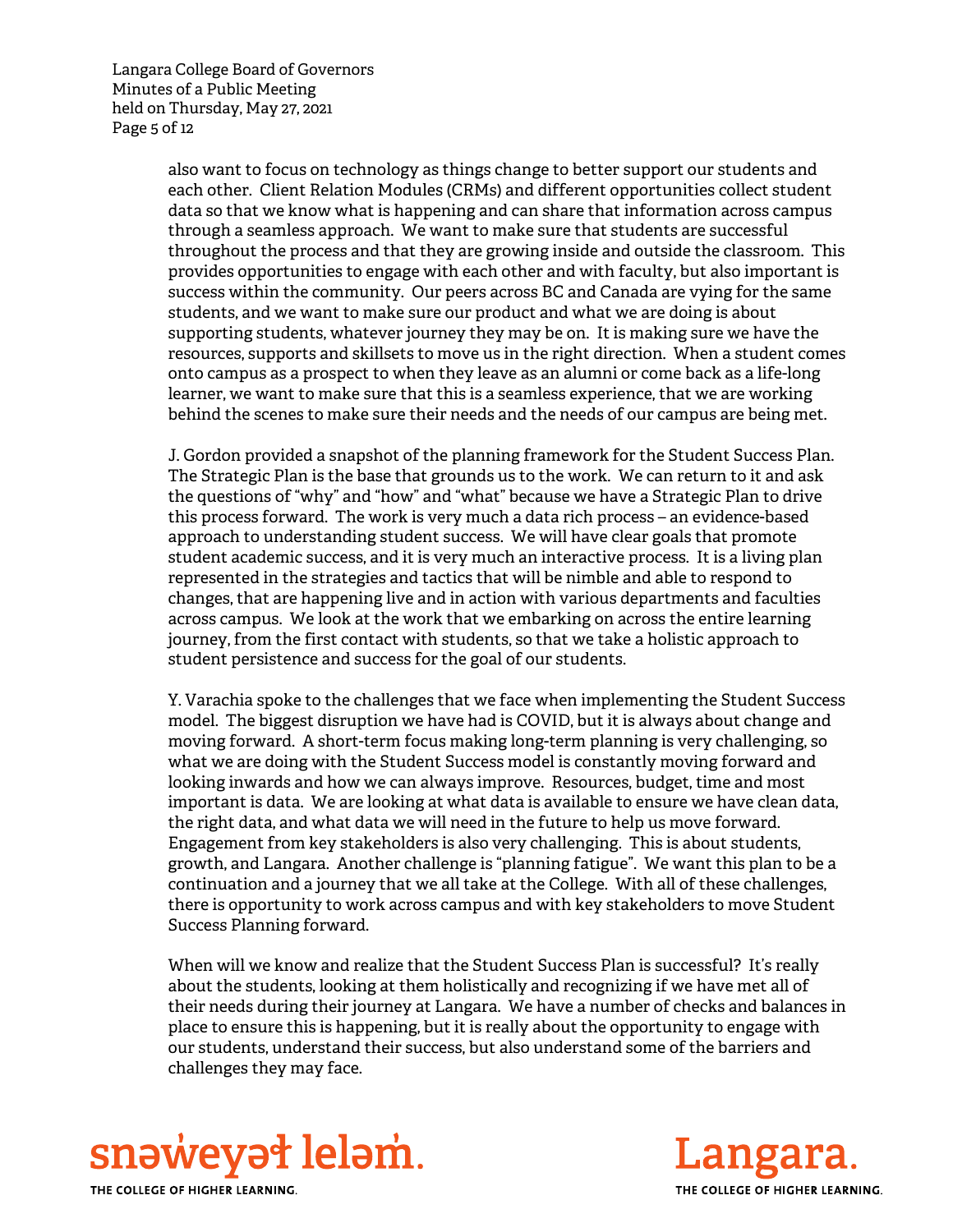Langara College Board of Governors Minutes of a Public Meeting held on Thursday, May 27, 2021 Page 6 of 12

> M. Heldman noted that we have a number of ways that students can participate or raise concerns. There are processes in place if they have concerns about instruction; they may raise concerns about the service they are receiving from any of the service providers within the College; we use the student satisfaction surveys that come from the provincial government to guide us for improvement; and, we carry out focus groups to allow our students to participate in a variety of information gathering events (ie programming). We are very interested in student's reactions to instruction and regularly ask them to respond to surveys about the instruction they receive. Our program review process includes input from current and past students as we want to know whether the programs they are completing are meeting their needs and expectations. We give students the opportunity to be involved through the Langara Students' Union (LSU) and other ad hoc committees that are struck from time to time. As we complete our Student Success Plan, we will look at whether this is enough.

> Y. Varachia highlighted why student retention matters resulting in higher graduation rates, improved institutional health, greater student satisfaction, engaged alum, and positive community impact. He noted that students might come for a year or finish a degree with Langara but we want them to return for life-long learning. As they continue to move forward, we want them to become an engaged alumni and maybe support other students or initiatives that faculty are working on. People see Langara College as an anchor institution in the community to support their needs. It is an opportunity for us to have open dialogue and engage our community within the College. This student engagement and the Student Success Plan is supporting the College at its core.

> Y. Varachia and J. Gordon are the Executive co-sponsors who are helping to lead this and move it forward. This is happening with all of our colleagues across campus and is about the entire campus coming together to support students and each other. There is also a Steering Committee that includes faculty, different groups on campus, and students. As we move forward, more people will join depending on the needs. We have a Data Team that includes a dedicated Data Analyst that will support us through this process.

> The Strategic Plan drives all the planning at the College for the next five years. Sitting at the top is the Academic Plan. It is an iterative plan that has much in common with the process of development as the Student Success Plan. However, there is more to be done. We need an appropriate Indigenization Strategy, an Internationalization Plan, and a Justice, Equity, Diversity, and Inclusion (JEDI) Plan. All of these will be bounded by the Strategic Plan.

> J. Gordon highlighted the next steps and milestones where we have begun the work with the Steering Committee which involves consultations that will eventually develop into goals, strategies and tactics. It is hoped to have the Plan to the Board for approval in November.

Discussion ensued and the following points were noted in response to Board members questions:

 The method and the way in which the information was presented and tying it to the Strategic Plan was appreciated as it is one of the key roles of the College.



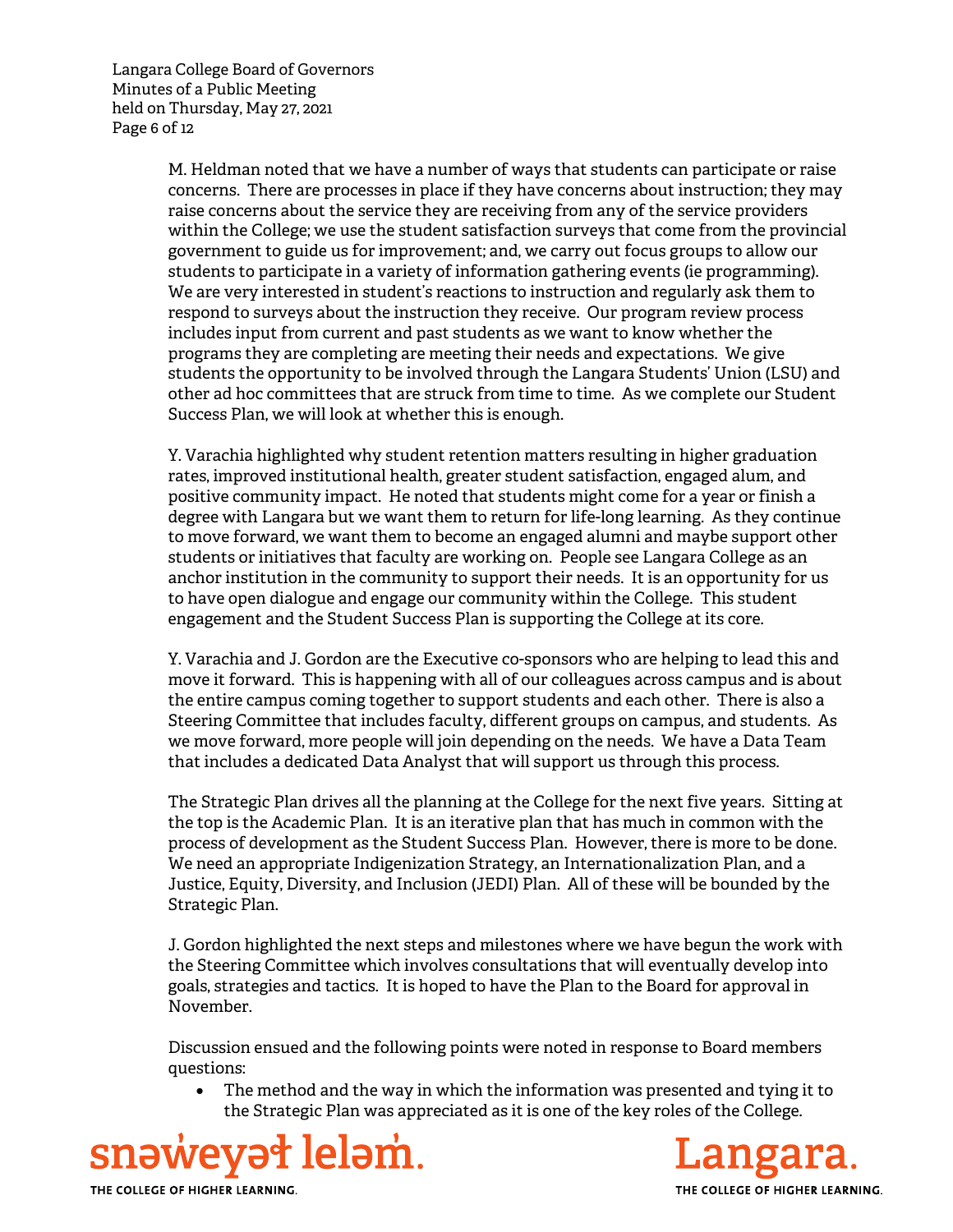Langara College Board of Governors Minutes of a Public Meeting held on Thursday, May 27, 2021 Page 7 of 12

- It was noted that the College has not done a Student Success Plan before and the opportunity to do this is directly related to the importance that the Strategic Plan places on students.
- A Board member recommended that the slide "Student Voice Engaging with Our Students" be posted on the website for students and the College community to access, and that student voices get a prominent role in the Student Success Plan so there is a commitment to the student voice.
- In response to a Board member's question about to what extent have students been involved in the process, it was noted that the student voice is the center of what we do. We have recently started the process and we do have two students on the Steering Committee. As we get deeper into the process, there will be more opportunities to solicit engagement with students but we want to make sure it is done in the best way possible.
- Another Board member noted that it was a fantastic presentation. However, the presentation included a comment about student tracking and we need to be mindful that we are not creating the impression that we are becoming a surveillance state. This is about student success but it is not about interfering in students' lives or collecting too much data about them. In the communications, we need to ensure that not only are we compliant with our legal obligations with the Freedom of Information and Protection of Privacy Act (FOIPPA) but we are being seen to be compliant and respectful of student privacy.
- The goals will be set with five-year targets and intention based on the Strategic Plan and the Academic Plan, but the tactics and strategies could be one month, a year, two years, etc., based on what the action is.
- When creating surveys to generate statistics the checks and balances that are in place to ensure we are collecting the data that we need is through ensuring that we have student voices on the Steering Committee but also having faculty on the Committee who are experienced in doing some of this research. It's not just making sure that the questions are one-sided but about how we think about questions in future. A lot of other institutions have done similar work, so it is a good opportunity to learn from others in what surveys worked and what was missing.
- Make sure that surveys are in regular timing but also increase survey frequency when there are major world events like COVID as things are changing and we are adapting as a College.
- Online learning is a very important part of the delivery modality for Langara and we need to make sure that when we deliver our online courses that they are of the same quality as our face-to-face courses. This is very important for Langara and there will be the opportunity to engage in activities related to that with the new Academic Plan.
- With regards to student engagement and hearing that student voice, perhaps holding town halls would be a way to engage the larger student population in a way that we can freely approach the College and doing that in regular intervals would be very effective.
- It is nice to see that student success has been put into one place after many years of it being scattered all over the campus where it was not cohesive. That it is



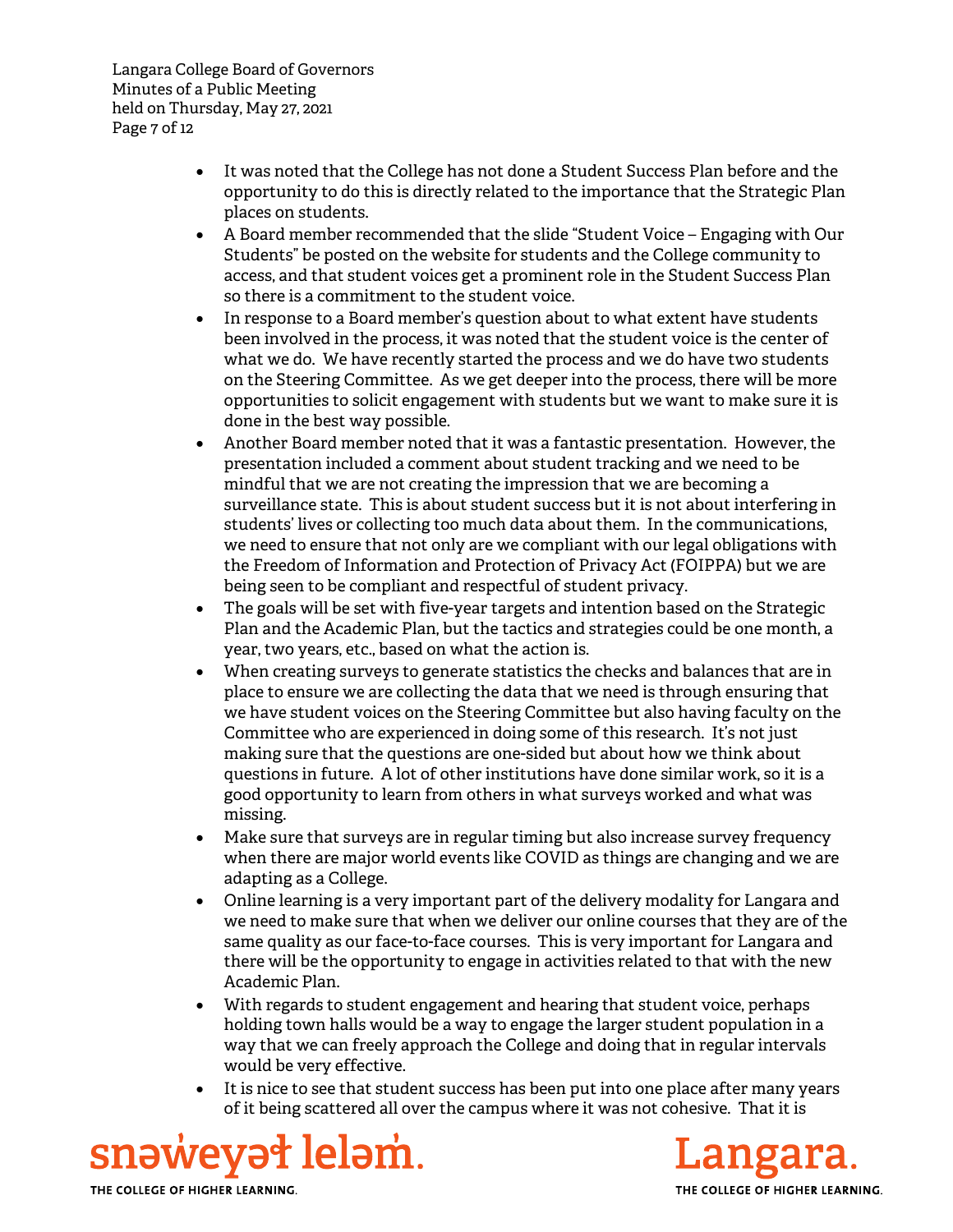Langara College Board of Governors Minutes of a Public Meeting held on Thursday, May 27, 2021 Page 8 of 12

> finally going to be a unified plan with multiple parts to help students navigate their education is very encouraging.

R. Mirani thanked everyone on the Student Enrolment Task Force for the conversations that happened around the table that brought us to the final presentations to the Board, and this completes the mandate of the Task Force.

It was moved by ML Baum and seconded by R. Palozzi

# **THAT, the Student Enrolment Task Force be dissolved.**

## **Carried Unanimously.**

## **7.2 Indigenization Task Force**

J. Dwyer advised that the notes from the Education Session and the Workshop were attached to the agenda for information.

- **a. Notes from Board Education Session held April 16, 2021**
- **b. Notes from Workshop held April 23, 2021**

It was moved by M. Jaworski and seconded by R. Palozzi

- **THAT, the Board hereby:** 
	- **(1) acknowledges and affirms the current work being done by the College to (among other things) determine leading practices for development and implementation of an Indigenization Strategy (the "Practice Review");**
	- **(2) requests that the College include in its Practice Review and report back to the Board on options and leading practices for governing Board involvement in the development and approval of such strategies;**
	- **(3) confirms that subject to the outcome of #2, (a) it requests that the Board be appropriately included in the development of the Indigenization Strategy, and (b) that the Indigenization Strategy be presented to the Board for approval; and**
	- **(4) resolves that the Indigenization Task Force is dissolved.**

**Carried Unanimously.** 

## **7.3 Audit and Finance Committee**

## **a. Draft Minutes of Meeting held May 10, 2021**

A. Dhillon highlighted the draft Minutes of the AFC meeting held May 10, 2021, attached to the agenda for information.

## **b. Draft 2021-22 Audit and Finance Committee Work Plan**

A. Dhillon highlighted the Draft 2021-22 Audit and Finance Committee Work Plan attached to the agenda.

snəweyət leləm. THE COLLEGE OF HIGHER LEARNING.

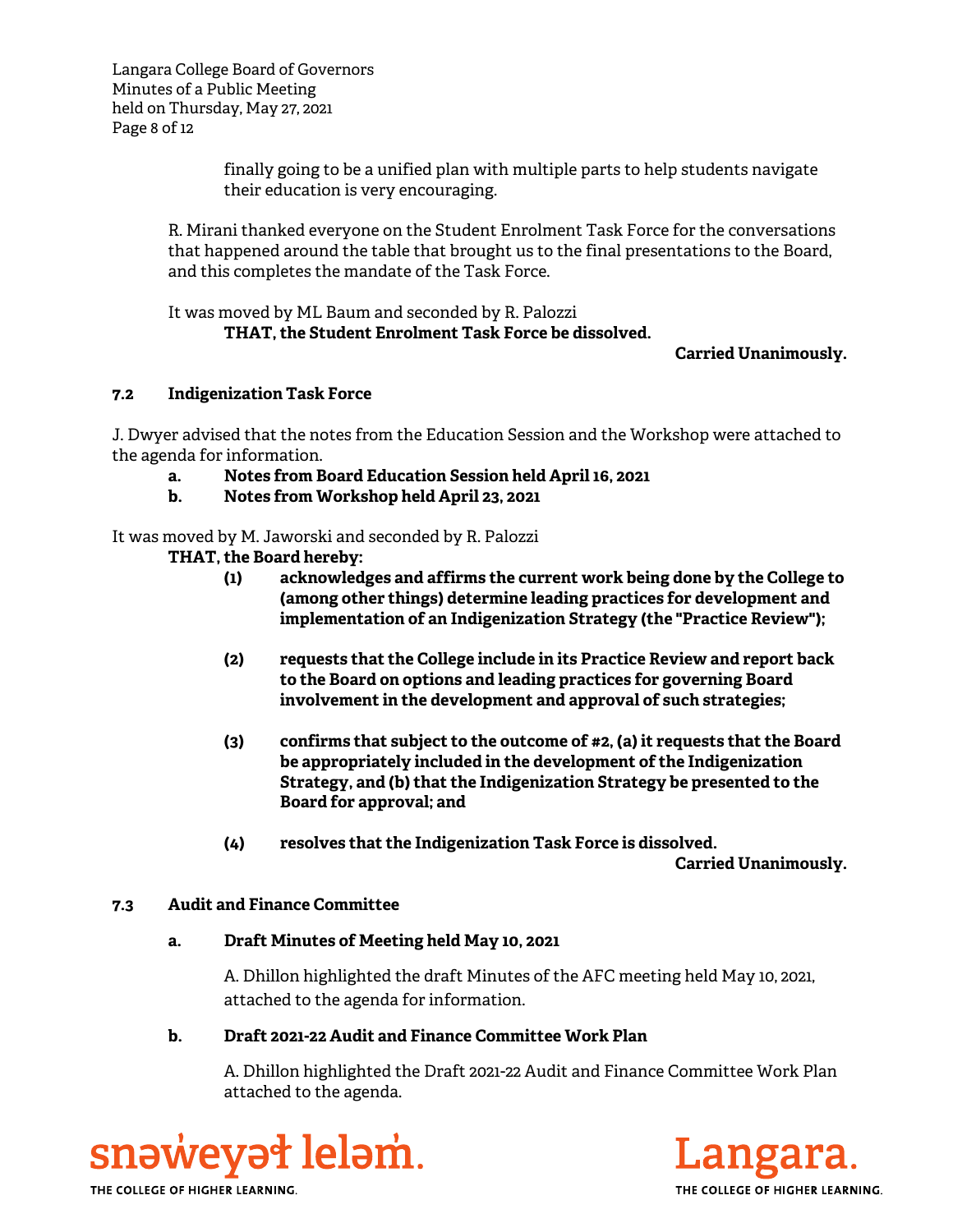Langara College Board of Governors Minutes of a Public Meeting held on Thursday, May 27, 2021 Page 9 of 12

#### It was moved by J. Dwyer and seconded by R. Mirani

 **THAT, the Audit and Finance Committee (AFC) Annual Plan dated July 1, 2021 - June 30, 2022 be accepted by the Board for implementation by the AFC.** 

#### **Carried Unanimously.**

#### **c. Workday Advisory Committee Membership**

A. Dhillon advised that the Workday Advisory Committee met on May 26, 2021, and recommended that the Board add Scott Murray as a member of the Workday Advisory Committee.

It was moved by R. Mirani and seconded by M. Jaworski **THAT, the Board approve the addition of Scott Murray to the membership of the Workday Advisory Committee. Carried Unanimously.** 

#### **7.4 Governance and Nominating Committee**

#### **a. Summary of Meeting held May 13, 2021**

R. Mirani highlighted the summary report of the GNC meeting held May 13, 2021, attached to the agenda for information.

#### **b. Draft 2021-22 Governance and Nominating Committee Work Plan**

R. Mirani highlighted the draft 2021-22 Governance and Nominating Committee Work Plan attached to the agenda.

It was moved by M. Roberts and seconded by K. Dhaliwal **THAT, the Governance and Nominating Committee (GNC) Annual Plan dated July 1, 2021 - June 30, 2022 be accepted by the Board for implementation by the GNC.** 

#### **Carried Unanimously.**

## **c. President's Committee on Academic Freedom and Freedom of Expression – Statement of Principles**

L. Trotter and J. Russell presented the draft President's Committee on Academic Freedom and Freedom of Expression Statement of Principles attached to the agenda for endorsement by the Board noting that the work that the Board and the GNC asked of the Committee has been completed.

J. Russell provided a summary of the work that was completed as highlighted in the briefing note attached to the agenda. He noted that extensive comments were received from the Board and the GNC. The President's Committee on Academic Freedom and Freedom of Expression held two meetings to review the recommendations item-by-item that were then sent for legal review. A lot of the



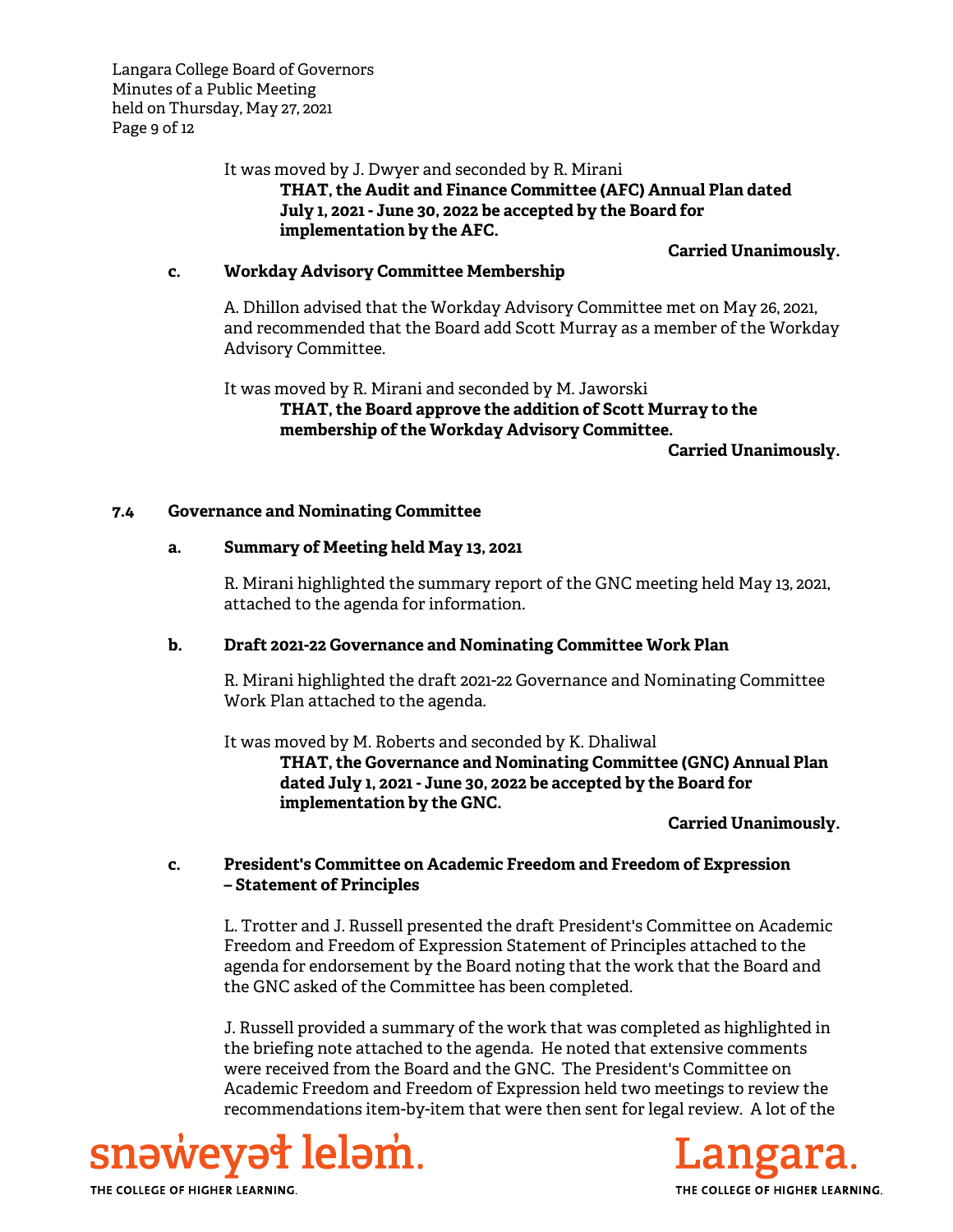Langara College Board of Governors Minutes of a Public Meeting held on Thursday, May 27, 2021 Page 10 of 12

> recommendations were accepted which has resulted in a better document. We have reached the right conclusion to make this a statement rather than a policy. It was an iterative process at each stage and has resulted in a consensus document that reflects how Langara works.

It was moved by R. Palozzi and seconded by ML Baum

**THAT, the Board endorse the President's Committee on Academic Freedom and Freedom of Expression Statement of Principles as presented.** 

## **Carried Unanimously.**

## **8. EDUCATION COUNCIL REPORTS**

The Board Chair reminded Board Members of Section 23 of the BC College and Institute Act that requires Education Council to advise the board on the development of educational policy.

## **8.1 Summary Report of the meeting held March 23, 2021**

## **8.2 Summary Report of the meeting held April 20, 2021**

D. Bernaerdt, Chair, Education Council highlighted the summary reports of the Education Council meetings held on March 23 and April 20, 2021. Of special note were the following:

- April 30th marked the end of the terms for all members of Education Council except our four student members. He recognized the new faculty and staff members that have stepped up to participate on Education Council as well as the members that are returning for another two year term. Education Council's retiring members contributions were also recognized.
- While COVID-19 has brought an incredibly challenging year, it has offered opportunities to re-assess our requirements and processes. This will continue into the future as we look to make improvements and innovate. The Early Childhood Education Diploma program was forced to work around applicants not being able to meet the admission requirement of 20 hours of volunteer work. This proved to be a requirement that could be removed and did affect the success of their students. This admission requirement has now been permanently removed.
- You may have noted the "new" Theatre Arts at Studio 58 Theatre Production program. For administrative reasons this is being classified as a new program, but it can be accurately characterized as a program revision that adds a third year to the existing program. Courses are being refreshed and reimagined, and there are now two electives which will give the students an opportunity to choose courses that will support their particular career path in theatre production. The three year structure mirrors the Acting program and offers students the opportunity to work in more complex roles as part of the productions in Studio 58.
- The Deans, Directors, and Division Chairs (DDDC) reviewed their last agenda package of curriculum proposals on March 31st. Curriculum review has now been transitioned to our new Curriculum Review Committee which met for the first time on April 29th. We have a very engaged group that represents all five faculties, RES, CIE and IES. Conversations were detailed and thoughtful during their first meeting.



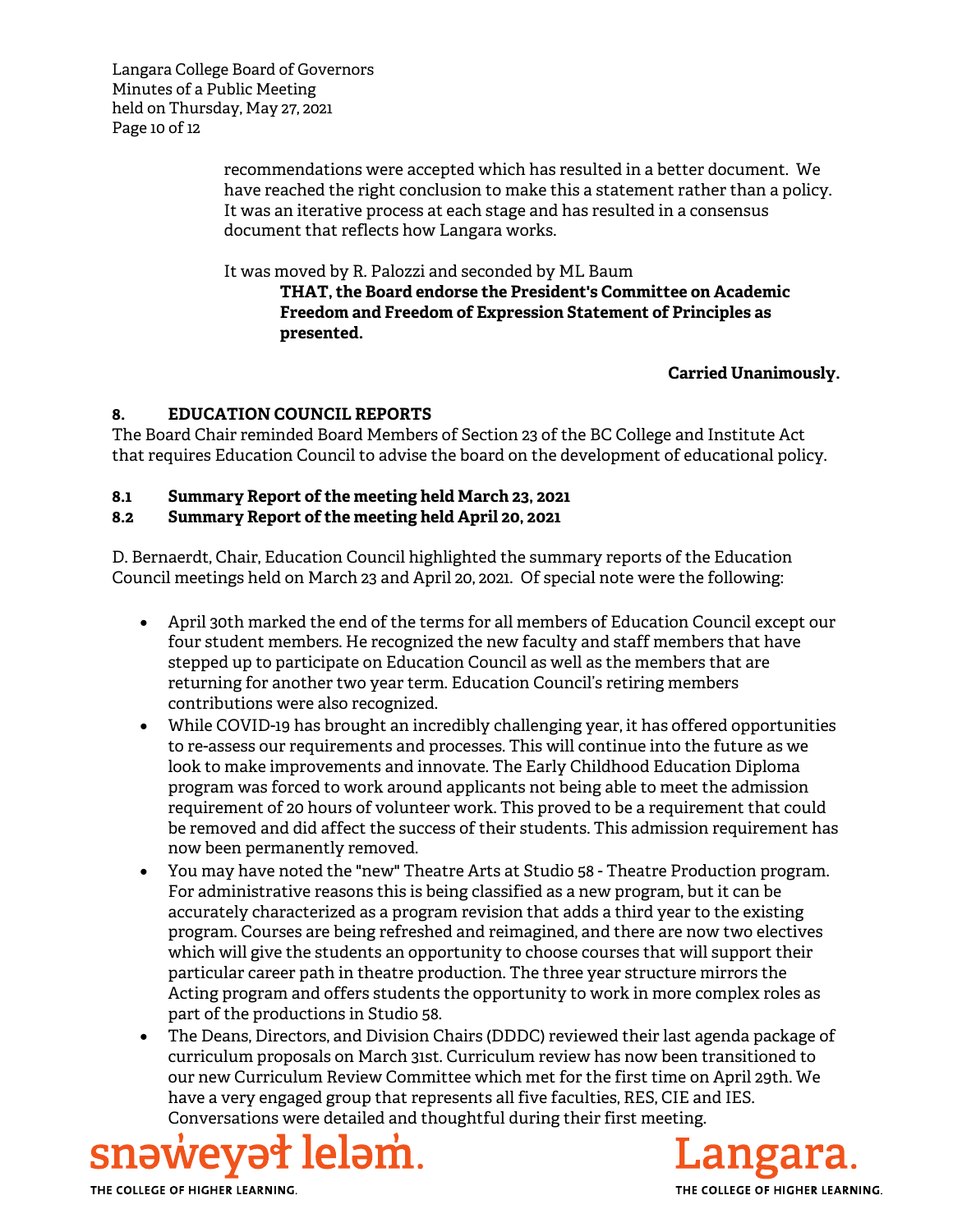Langara College Board of Governors Minutes of a Public Meeting held on Thursday, May 27, 2021 Page 11 of 12

It was moved by J. Dwyer and seconded by M. Roberts

## **THAT, the Education Council Summary Reports for March 23 and April 20, 2021, be received. Carried Unanimously.**

# **9. BOARD MEMBER REPORTS**

M. Jaworski provided an update on activities of the Langara College Foundation since the last Board meeting as follows:

- At the February Foundation board meeting, the board motioned to increase its fossil free holdings up to 50% over the next two years. Careful research and analysis of our current holdings, market trends and performance were considered in making this change. In 2016, the Foundation board established policies and initial targets around sustainable investing.
- Also in February, KPMG was engaged to undertake the Foundation's annual audit for the 2020 fiscal year end. An unqualified audit opinion was once again provided.
- Annual General Meeting was hosted April 14th to review the annual report and financial statements for the fiscal year 2020. All filings have been completed related to this meeting.
- A special thank you to Simi Sara, a founding Foundation board member, who stepped down at the Annual General Meeting after seven years of service.
- The Foundation published another issue of its newsletter in April following the Annual General meeting
- A gift of \$100K has been received from the RBC Foundation to provide support to several Indigenous projects within the Gathering Space. These include a partial investment for one year for a Learning Strategist to provide individualized support to Indigenous students to develop soft skills development; support for the laptop borrowing program; and a new seven-week online career preparation workshop.

## **10. CONSTITUENT GROUP REPORTS**

There was no report.

# **11. VISITOR'S COMMENTS**

There were no comments.

## **12. NEXT MEETING**

## **12.1 Next Meeting**

## **a. Thursday, June 24, 2021**

It was noted that the next Board meeting will be held on Thursday, June 24, 2021.